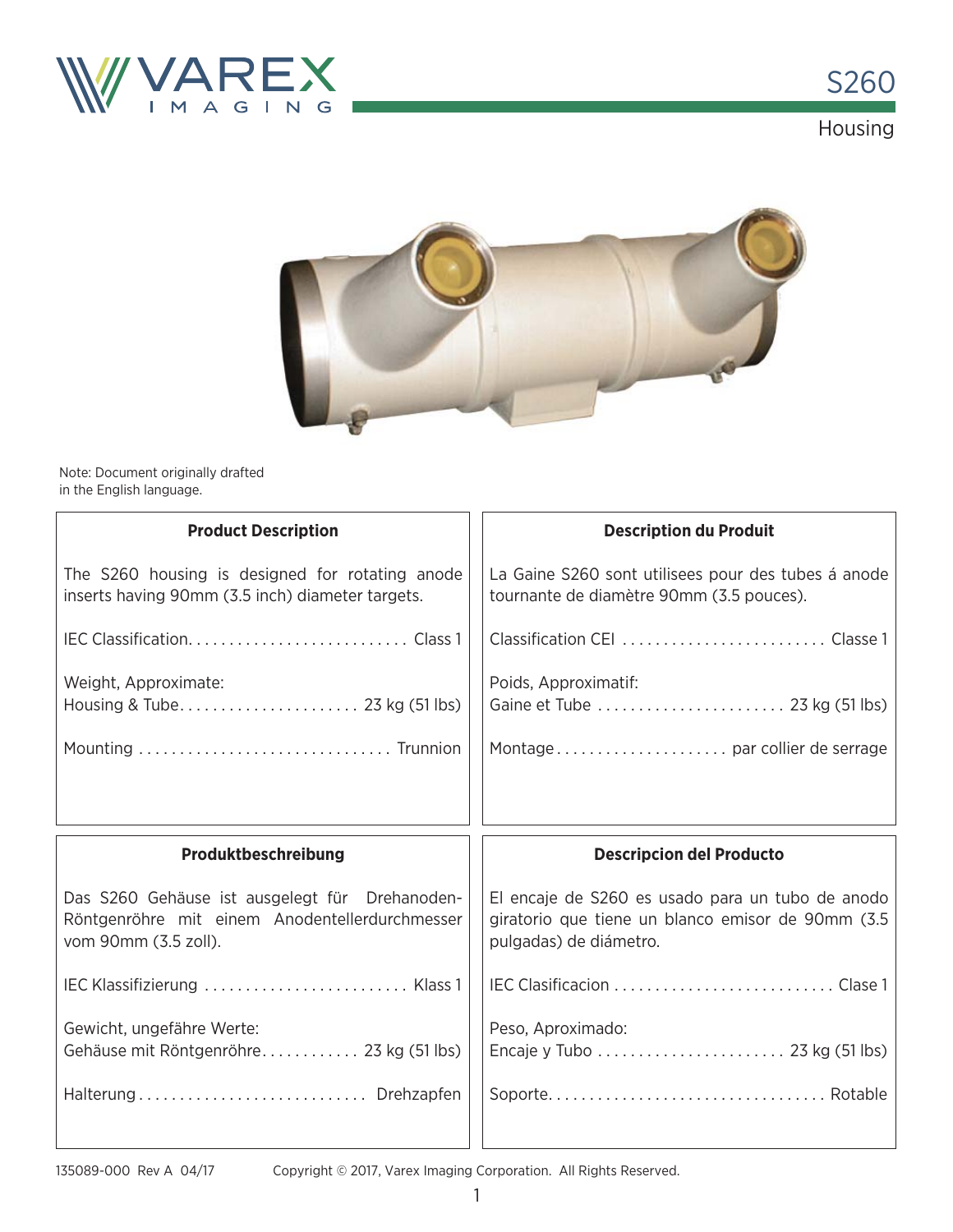

| <b>Product Description</b>                                                                                                                                                                                                    | <b>Description du Produit</b>                                                                                                                                                                                                                   |
|-------------------------------------------------------------------------------------------------------------------------------------------------------------------------------------------------------------------------------|-------------------------------------------------------------------------------------------------------------------------------------------------------------------------------------------------------------------------------------------------|
| Maximum Potential Difference  150 kV                                                                                                                                                                                          |                                                                                                                                                                                                                                                 |
| Maximum X-Ray Tube Assembly Heat Content 1,400 kJ (1,960 kHU)                                                                                                                                                                 | Capacité thermique de la gaine 1,400 kJ (1,960 kUC)                                                                                                                                                                                             |
| Maximum Continuous Heat Dissipation<br>(max. housing temperature 78°C)                                                                                                                                                        | Dissipation thermique continue de la gaine<br>(température maximale de la gaine à 78°C)                                                                                                                                                         |
| X-Ray Tube Assembly                                                                                                                                                                                                           | Ensemble Radiogène<br>Filtre non amovible 1,0 mm Al CEI 60522                                                                                                                                                                                   |
| Loading Factors for Leakage Radiation  150 kV, 4.0 mA                                                                                                                                                                         | Technique de mesure du courant de fuite  150 kV, 4.0 mA                                                                                                                                                                                         |
| Temperature Limits for Storage and Transport  -9°C to +70°C<br>Atmospheric Pressure Range  70 kPa to 106 kPa                                                                                                                  | Limites de Température Pour le Transport et Pour L'Emmasinage<br>Limites de pression atmosphérique  70 kPa à 106 kPa                                                                                                                            |
| Thermal Switch: (Overload) Normally Closed<br>15A @ 125 Vac or 10A @ 30 Vac/dc<br>Thermal Switch: (cooling control)  Normally Closed<br>15A @ 125 Vac or 10A @ 30 Vac/dc<br>X-Ray Tube Assembly (Complies to)  IEC 60601-2-28 | Interrupteur Thermique: (surcharger)  Normalement Fermé<br>15A a 125 Vca ou 10A a 30 Vca/cc<br>Interrupteur Thermique: (Refroidissement Maîtrise)<br>15A a 125 Vca ou 10A a 30 Vca/cc<br>Les ensembles gaine/tube (Conforme aux) CEI 60601-2-28 |
| Produktbeschreibung                                                                                                                                                                                                           | <b>Descripcion del Producto</b>                                                                                                                                                                                                                 |
|                                                                                                                                                                                                                               |                                                                                                                                                                                                                                                 |
|                                                                                                                                                                                                                               |                                                                                                                                                                                                                                                 |

| <b>FIVUURLDUSUIIIUIDUIIY</b>                                  | <b>Description del Frouncio</b>                                     |  |  |  |  |
|---------------------------------------------------------------|---------------------------------------------------------------------|--|--|--|--|
| Maximale Potentialdifferenz  150 kV                           |                                                                     |  |  |  |  |
|                                                               |                                                                     |  |  |  |  |
|                                                               |                                                                     |  |  |  |  |
| Wärmespeicherkapazitat des Gehäuses  1,400 kJ (1,960 kHU)     | Capacidad del almacenaje termal de encaje 1,400 kJ (1,960 kHU)      |  |  |  |  |
| Höchstmaß Zerstreuung                                         | Difusion del calor continuo del encaje                              |  |  |  |  |
| (max. Gehäusetemperatur 78°C)                                 | (temperatura máxima de la encaje 78°C)                              |  |  |  |  |
|                                                               | con 25°C Refrigeración por agua  700 W (980 HU/seg)                 |  |  |  |  |
| Röntgenstrahlers                                              | Ensamblaje de Tubo de Rayos X                                       |  |  |  |  |
|                                                               |                                                                     |  |  |  |  |
| Lecktechnikfaktoren  150 kV, 4.0 mA                           | Escape tecnico factor  150 kV, 4.0 mA                               |  |  |  |  |
| Temperaturgrenzen für Aufbewahrung und Transport              | Temperatura Limitada de Almacen y Transporte  -9°C a +70°C          |  |  |  |  |
|                                                               |                                                                     |  |  |  |  |
|                                                               | Límites de la presión atmosférica  70 kPa a 106 kPa                 |  |  |  |  |
|                                                               | Interruptor Termal: (sobrecarga)  Normalmente Cerrado               |  |  |  |  |
| Thermoschalter: (überladen)  Normalerweise Geschlossen        | 15A @ 125 Vac o 10 A @ 30 Vac/dc                                    |  |  |  |  |
| 15A @ 125 Vac oder 10A @ 30 Vac/dc                            |                                                                     |  |  |  |  |
|                                                               |                                                                     |  |  |  |  |
|                                                               | Interruptor Termal: (Control de Refrigeración)  Normalmente Cerrado |  |  |  |  |
| Thermoschalter: (Kühlung Kontrolle) Normalerweise Geschlossen | 15A @ 125 Vac o 10 A @ 30 Vac/dc                                    |  |  |  |  |
| 15A @ 125 Vac oder 10A @ 30 Vac/dc                            |                                                                     |  |  |  |  |
|                                                               |                                                                     |  |  |  |  |
|                                                               | Ensamblaje de tubo de los Rayos X (Conformarse de)                  |  |  |  |  |
| Röntgenstrahler (Enstprechen)  IEC 60601-2-28                 |                                                                     |  |  |  |  |

Copyright © 2017, Varex Imaging Corporation. All Rights Reserved.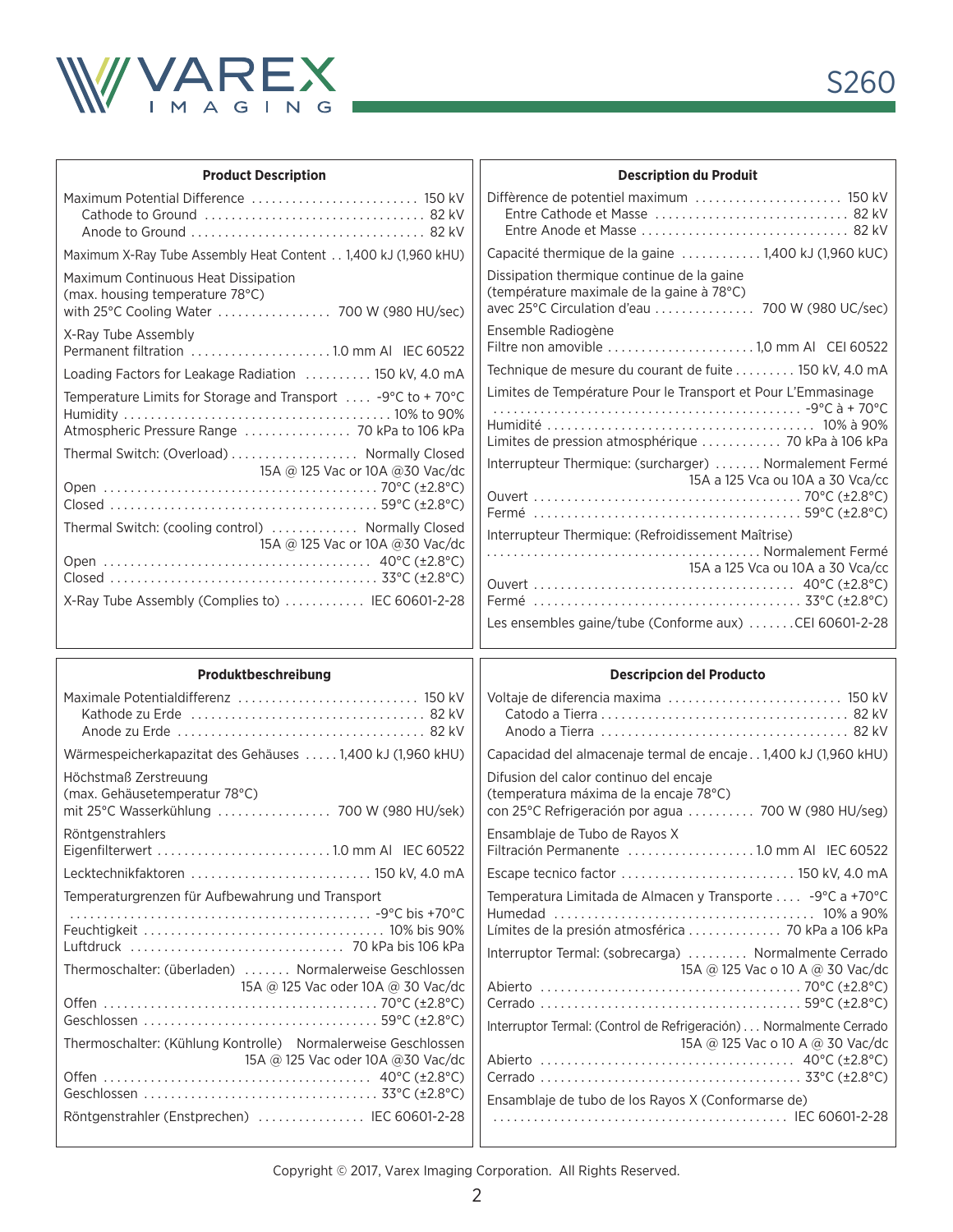

**S260** 

Housing Outline Drawing Dessin d' Encombrement de la Gaine Mabseichnungen des Gehäuses Esquema Detallado del Encaje

Dimensions are for reference only Les dimensions sont pour la référence seulement Maße sind als nur Referenz Las dimensiones están para la referencia solamente

| <b>DIMENSIONAL DATA</b>             |              |      |  |  |  |  |  |  |
|-------------------------------------|--------------|------|--|--|--|--|--|--|
| <b>INCHES</b><br><b>MILLIMETERS</b> |              |      |  |  |  |  |  |  |
| Α                                   | 8.66         | 220  |  |  |  |  |  |  |
| B                                   | 8.94         | 227  |  |  |  |  |  |  |
| $\overline{\mathsf{C}}$             | 6.10         | 155  |  |  |  |  |  |  |
| D                                   | 6.61         | 168  |  |  |  |  |  |  |
| E                                   | 6.06         | 154  |  |  |  |  |  |  |
| $\overline{F}$                      | 1.969        | 50   |  |  |  |  |  |  |
| G                                   | 1.024        | 26   |  |  |  |  |  |  |
| H                                   | .44          | 112  |  |  |  |  |  |  |
| J                                   | 13.78        | 350  |  |  |  |  |  |  |
| Κ                                   | 19.29        | 490  |  |  |  |  |  |  |
| Ĺ                                   | 3.66         | 93   |  |  |  |  |  |  |
| М                                   | $8^{\circ}$  |      |  |  |  |  |  |  |
| N                                   | $20^{\circ}$ |      |  |  |  |  |  |  |
| 0                                   | 4.134        | 105  |  |  |  |  |  |  |
| P                                   | 1.38         | 35   |  |  |  |  |  |  |
| Q                                   | 1.28         | 32.5 |  |  |  |  |  |  |
| R                                   | 1.02         | 26   |  |  |  |  |  |  |
| $\overline{s}$                      | 1.63         | 41.5 |  |  |  |  |  |  |
| $\overline{\mathsf{T}}$             | 1.28         | 32.5 |  |  |  |  |  |  |
| U                                   | 1.87         | 47.5 |  |  |  |  |  |  |
| V                                   | 3.74         | 95   |  |  |  |  |  |  |
| W                                   | 1.77         | 45   |  |  |  |  |  |  |
| Χ                                   | 3.54         | 90   |  |  |  |  |  |  |
| $\overline{Y}$                      | .39          | 10   |  |  |  |  |  |  |
| Ζ                                   | 1.16         | 29.4 |  |  |  |  |  |  |
| AA                                  | 2.28         | 58   |  |  |  |  |  |  |
| AB                                  | 3.66         | 93   |  |  |  |  |  |  |
| AC                                  | 1.44         | 36.5 |  |  |  |  |  |  |
| <b>AD</b>                           | 2.05         | 52   |  |  |  |  |  |  |
| AF                                  | 229          | 581  |  |  |  |  |  |  |

N













റ

Zentralstrahl und Bezugsachse Rayo Central y Punto de Referencia

Copyright © 2017, Varex Imaging Corporation. All Rights Reserved.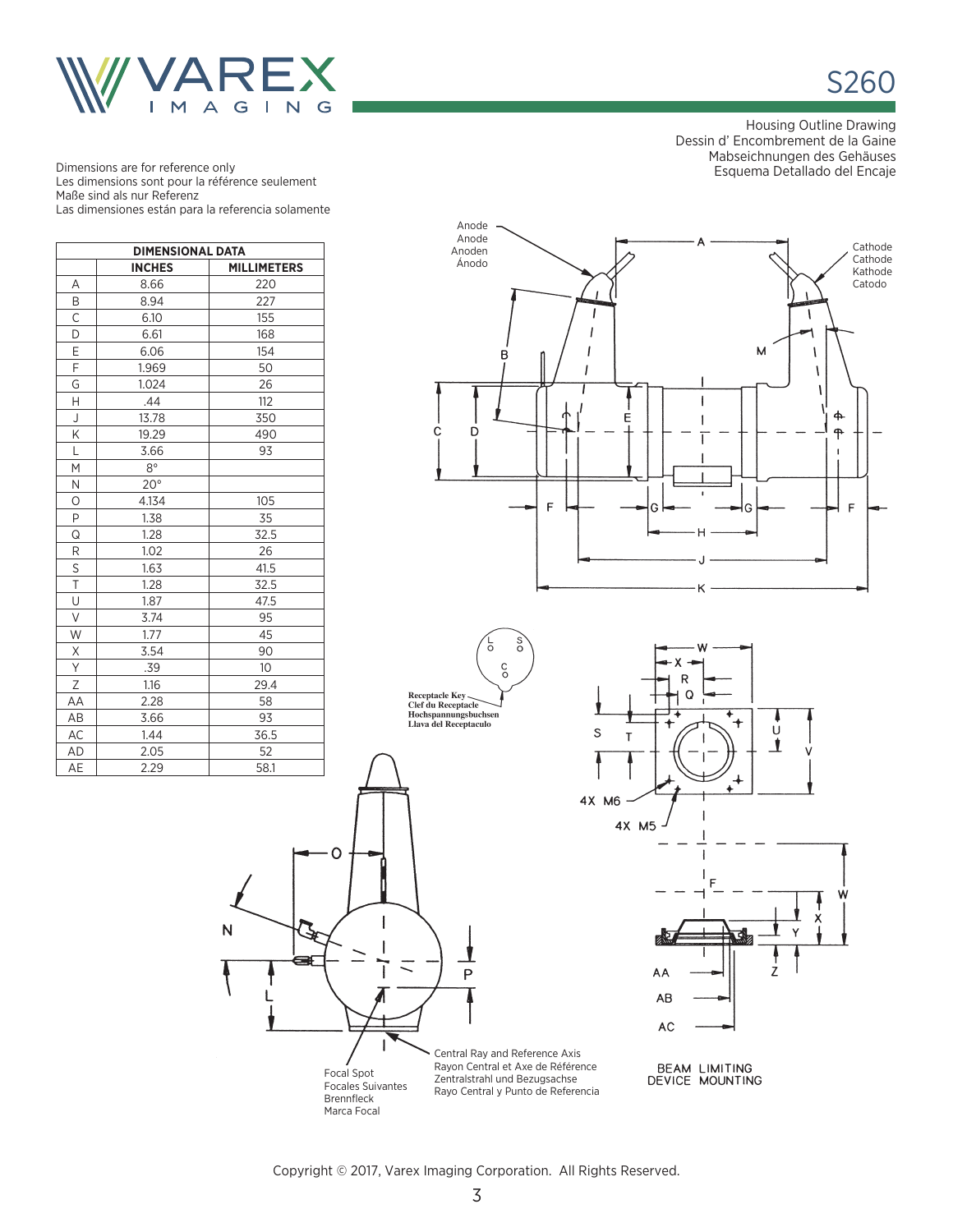

A Red Phase Shift

 C Black Common Noir Neutre Schwarz Neutral Negro Común

Rot Hilfsphase

Rouge Changement de Phase

Rojo Cambio de Fase del Estator

Stator - Wiring Diagram Stator - Schéma de Câblage Stator - Drahtfarbentabelle Bovina - Diagramas

Stator Ratings and Characteristics Spécificités et Caractéristiques du Stator Statornennleistungen und Merkmale Caracteristicas y Clarificacion de la Bovina

S260



| <b>Stator Drive Frequency</b><br>Fréquence d'entraînement du stator<br>Statorantrieb Frequenz<br>Frecuencia de la impulsión del estator | <b>RPM</b>                       |
|-----------------------------------------------------------------------------------------------------------------------------------------|----------------------------------|
| 50/60 Hz<br>150/180 Hz                                                                                                                  | 2800/3400 ±10%<br>8200/9600 ±10% |

| <b>Stator Coil Resistance:</b> |         |              |          | Résistance de la bobine du stator: |         |                                         |                  | <b>Stator - Spulenwiderstand</b> |       |        | Resistencia del Rollo de la Bovina: |                                  |         |                |                  |
|--------------------------------|---------|--------------|----------|------------------------------------|---------|-----------------------------------------|------------------|----------------------------------|-------|--------|-------------------------------------|----------------------------------|---------|----------------|------------------|
| Main                           |         | Yellow       | 50 Ohms  | (résistance ohmique)               |         |                                         |                  | Haupt                            |       | Gelb   | 50 Ohms                             | Principal                        |         | Amarillo       | 50 Ohms          |
| Phase Shift                    |         | Red          | 110 Ohms | Principale                         |         | Juane                                   | 50 Ohms          | Hilfsphase                       |       | Rot    | 110 Ohms                            | Cambio de Fase                   |         | Rojo           | 110 Ohms         |
| Voltage:                       |         | <b>Start</b> | Run      | Changement de Phase Rouge          |         |                                         | 110 Ohms         |                                  |       |        |                                     |                                  |         |                |                  |
| 50/60Hz                        | $P-C$   | 310          | 90       | Voltage:                           |         | Démarrage                               | Entretien        | Spannung:                        |       | Anlauf | Weiterlauf                          | <b>Voltaie:</b>                  |         | <b>Empezar</b> | <b>Funcionar</b> |
|                                |         | 420          | 102      | 50/60 Hz                           | $P-C$   | 310                                     | 90               | 50/60 Hz                         | $P-C$ | 310    | 90                                  | 50/60 Hz                         | $P-C$   | 310            | 90               |
|                                | $A-C$   |              |          |                                    | $A-C$   | 420                                     | 102              |                                  | $A-C$ | 420    | 102                                 |                                  | A-C     | 420            | 102              |
|                                | $P - A$ | 450          | 112      |                                    | $P - A$ | 450                                     | 112              |                                  | $P-A$ | 450    | 112                                 |                                  | $P - A$ | 450            | 112              |
| 160/180Hz                      | $P-C$   | 800          | 200      |                                    |         |                                         |                  | 160/180Hz                        | $P-C$ | 800    | 200                                 | 160/180Hz                        | $P-C$   | 800            | 200              |
|                                | $A-C$   | 1340         | 360      | 160/180Hz                          | $P-C$   | 800                                     | 200              |                                  | $A-C$ | 1340   | 360                                 |                                  | $A-C$   | 1340           | 360              |
|                                | $P - A$ | 1300         | 350      |                                    | $A-C$   | 1340                                    | 360              |                                  | $P-A$ | 1300   | 350                                 |                                  | $P-A$   | 1300           | 350              |
|                                |         |              |          |                                    | $P - A$ | 1300                                    | 350              |                                  |       |        |                                     |                                  |         |                |                  |
|                                |         |              |          |                                    |         |                                         |                  |                                  |       |        |                                     |                                  |         |                |                  |
| Amperes:                       |         | Start        | Run      |                                    |         |                                         |                  |                                  |       |        |                                     |                                  |         |                |                  |
| 50/60Hz                        | P       | 3.3          | 1.0      | Ampère:                            |         | Démarrage                               | <b>Entretien</b> | Amperes:                         |       | Anlauf | Weiterlauf                          | <b>Amperios:</b>                 |         | <b>Empezar</b> | <b>Funcionar</b> |
|                                |         |              |          | 50/60Hz                            | P       | 3.3                                     | 1.0              | 50/60Hz                          | P     | 3.3    | 1.0                                 | 50/60Hz                          | P       | 3.3            | 1.0              |
|                                | Α       | 1.9          | 0.6      |                                    | Α       | 1.9                                     | 0.6              |                                  | Α     | 1.9    | 0.6                                 |                                  | Α       | 1.9            | 0.6              |
|                                |         | 4.0          | 1.2      |                                    |         | 4.0                                     | 1.2              |                                  | Ċ     | 4.0    | 1.2                                 |                                  |         | 4.0            | 1.2              |
| 160/180Hz                      | D       | 4.4          | 0.95     | 160/180Hz                          | P       | 4.4                                     | 0.95             | 160/180Hz                        | P     | 4.4    | 0.95                                | 160/180Hz                        | P       | 4.4            | 0.95             |
|                                | Α       | 2.5          | 0.7      |                                    | А       | 2.5                                     | 0.7              |                                  | Α     | 2.5    | 0.7                                 |                                  | Α       | 2.5            | 0.7              |
|                                |         | 4.6          | 1.1      |                                    |         | 4.6                                     | $1.1\,$          |                                  |       | 4.6    | 1.1                                 |                                  |         | 4.6            | 1.1              |
|                                |         |              |          |                                    |         |                                         |                  |                                  |       |        |                                     |                                  |         |                |                  |
| <b>Time to Full Speed:</b>     |         |              |          |                                    |         | Temps our atteindre la vitesse maximum: |                  | Hochlaufzeit:                    |       |        |                                     | Tiempo Para la Velocidad Maxima: |         |                |                  |
| 50/60 Hz                       |         |              | 1.0 sec. | 50/60 Hz                           |         |                                         | $1.0$ sec.       | 50/60 Hz                         |       |        | 1.0 sek.                            | 50/60 Hz                         |         |                | $1.0$ seg.       |
| 160/180 Hz                     |         |              | 1.2 sec. | 160/180 Hz                         |         |                                         | 1.2 sec.         | 160/180 Hz                       |       |        | 1.2 sek.                            | 160/180 Hz                       |         |                | 1.2 seg.         |

Copyright © 2017, Varex Imaging Corporation. All Rights Reserved.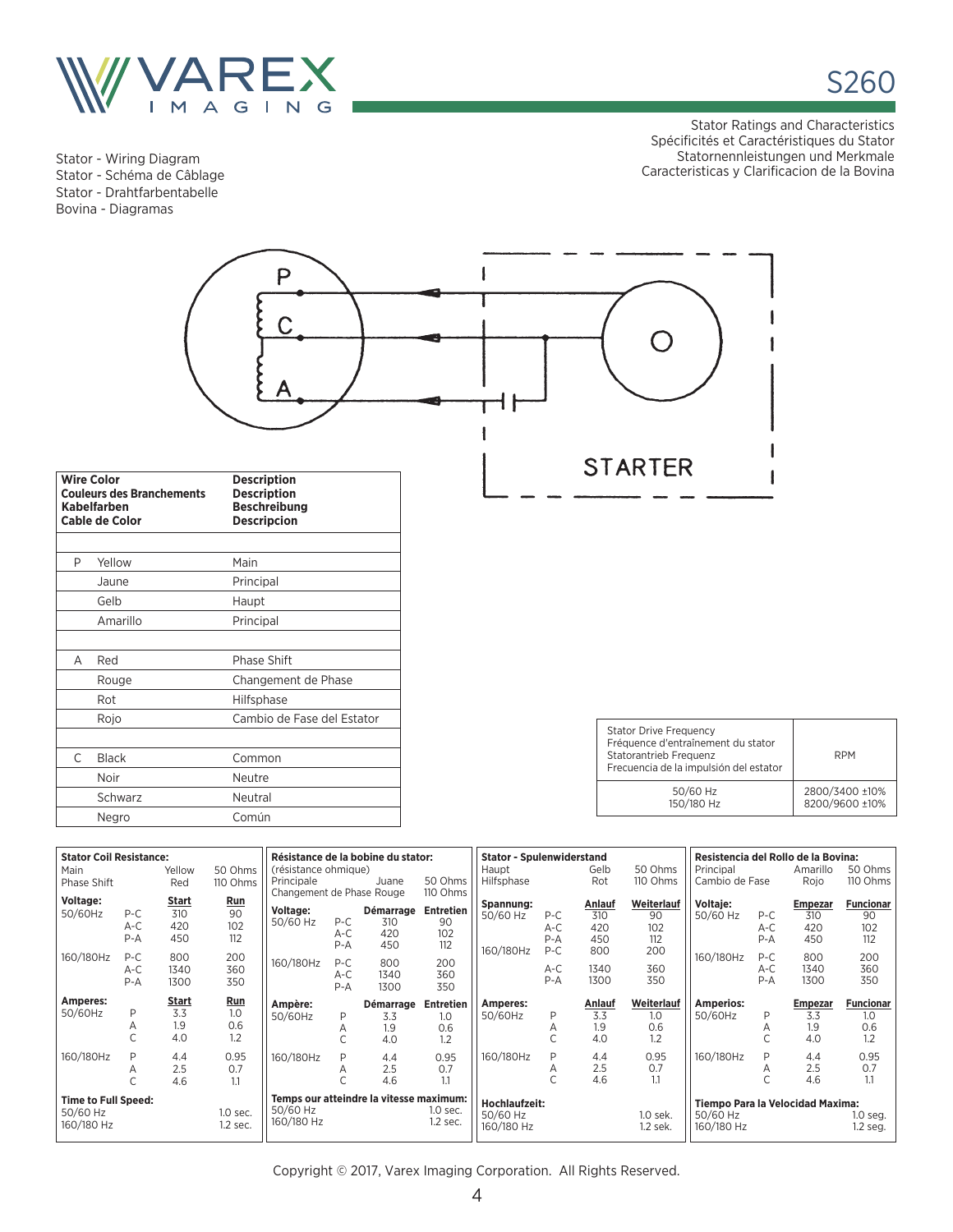

Housing Cooling Characteristics Caractéristiques de Refroidissement de la Gaine Gehäuseabkühlungscharakteristiken Caracteristicas de Enfriamiento del Encaje



| Note:                                                                                                                                               | <b>Remarque:</b>                                                                                                                                                                                                                                                         | Anmerkungen:                                                                                                                                                                                                                                  | Nota:                                                                                                                                                                                                                           |
|-----------------------------------------------------------------------------------------------------------------------------------------------------|--------------------------------------------------------------------------------------------------------------------------------------------------------------------------------------------------------------------------------------------------------------------------|-----------------------------------------------------------------------------------------------------------------------------------------------------------------------------------------------------------------------------------------------|---------------------------------------------------------------------------------------------------------------------------------------------------------------------------------------------------------------------------------|
| 1. Heat inputs into housing include tube<br>power, filament power, and stator power.<br>2. Heating curves based on no restric-<br>housing assembly. | apport calorifique dans la gaine incult  <br>la puissance du tube, du filament et du<br>stator.<br>tions of natural convection around tube 11 2. Courbes d'échauffement basées sur<br>une circulation d'air naturelle sans en-<br>trave autour de l'ensemble gaine-tube. | Der wärmungskurven berücksichtigen<br>die Verlustleistung aus der Anode, der<br>Kathode und des stators.<br>2. Die Heizkurven basieren auf keinerlei<br>Einschränkung der natürlichen Kon-<br>vektion in der Umgebung der Strahler-<br>haube. | 1. La energia del encaje incluye el poder<br>del tubo, el poder del filamento y el<br>poder de la bovina.<br>2. Las curvas de calentamiento no son<br>afectadas por el calor natural creado en<br>la parte exterior del encaie. |